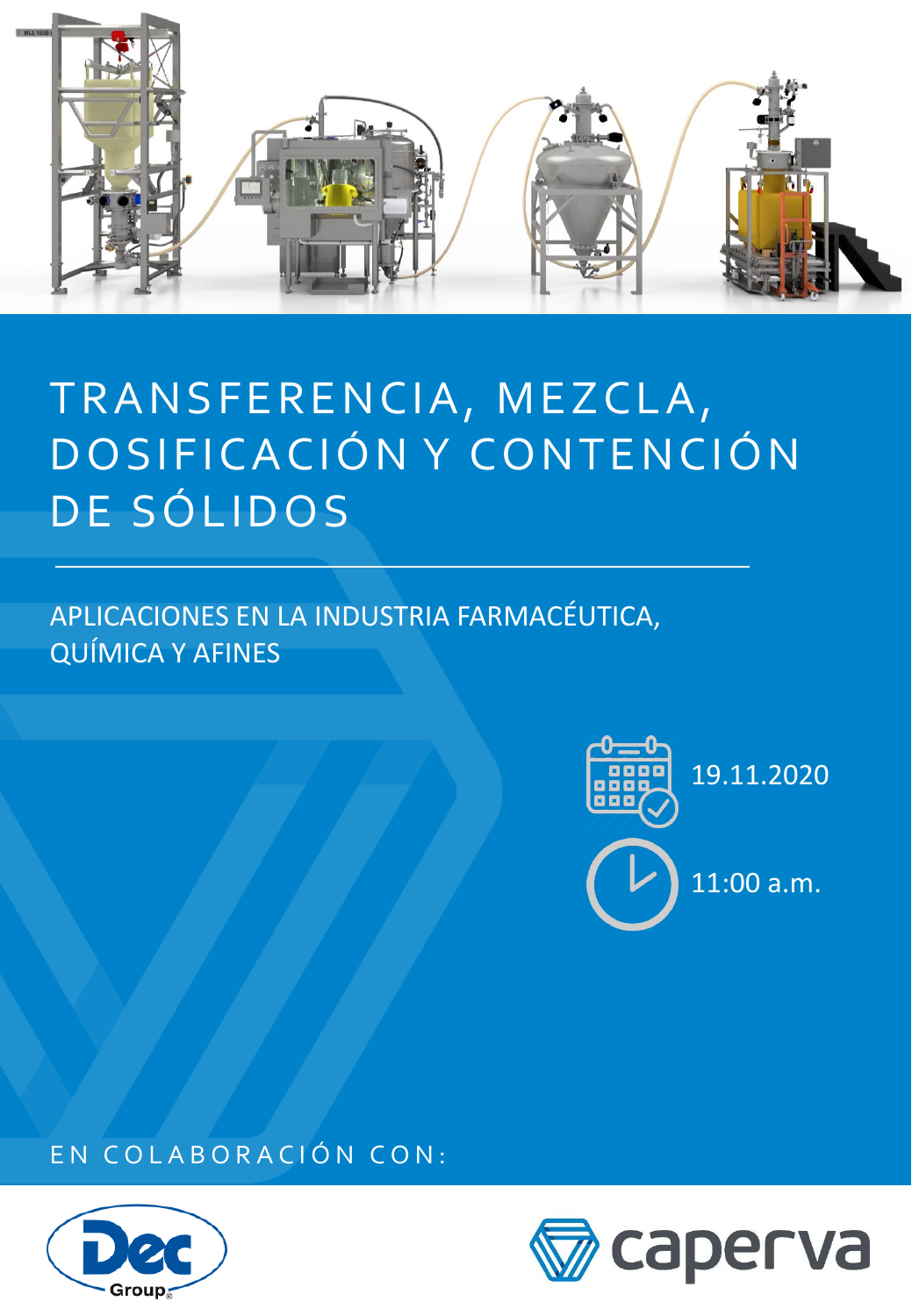## TRANSFERENCIA, MEZCLA, DOSIFICACIÓN Y CONTENCIÓN DE SÓLIDOS - WEBINAR

**Curso Webinar dirigido a:** Ingenieros y profesionales técnicos de la industria química, farmacéutica y química fina en posiciones relacionadas con la implementación de sistemas de manipulación de sólidos, así como ingenieros de mantenimiento al cargo de estos equipos, usuarios responsables de la producción o inclusive compradores técnicos con interés por conocer con más detalle esta tecnología.



**Fecha evento:** Jueves 19 de Noviembre | 11:00 am **Duración:** 75 min **Idioma:** Inglés y Español

### **Contenido y agenda**

FIRST PART: Welcome, introduction and general presentations. (**40 min**)

- o Welcome and instructions, DEC-CAPERVA introduction and speakers presentation.
- o Powder Transfer: DEC technology and its basics. PTS and "active charging" concept.
- o Containment: available discharging stations for different containment levels.
- o Mixing under close conditions: the Batchmixer.
- o Ready for OEB7? Solutions for the most demanding containment requirements.

SECOND PART: Case-studies, examples (**25 min**)

- 1. Project 1: Transfer and dosing with highly potent product and automatic dosing from big bag and from isolator.
- 2. Project 2: Transfer of Aluminium Chloride under nitrogen, blending, reactor charging with velocity control.
- 3. Project 3: Minimizing clean room requirement in a process line including drying, milling, blending and packing.
- 4. Project 4: Improvement of dispensing Isolator with automatic dosing of Excipient.
- 5. Project 5: milling Isolator (Microniser/Universal mill) for high potent products, including powder handling, homogenisation and pack off system.

THIRD PART: Open to questions from the attendees (**10 min - open**)

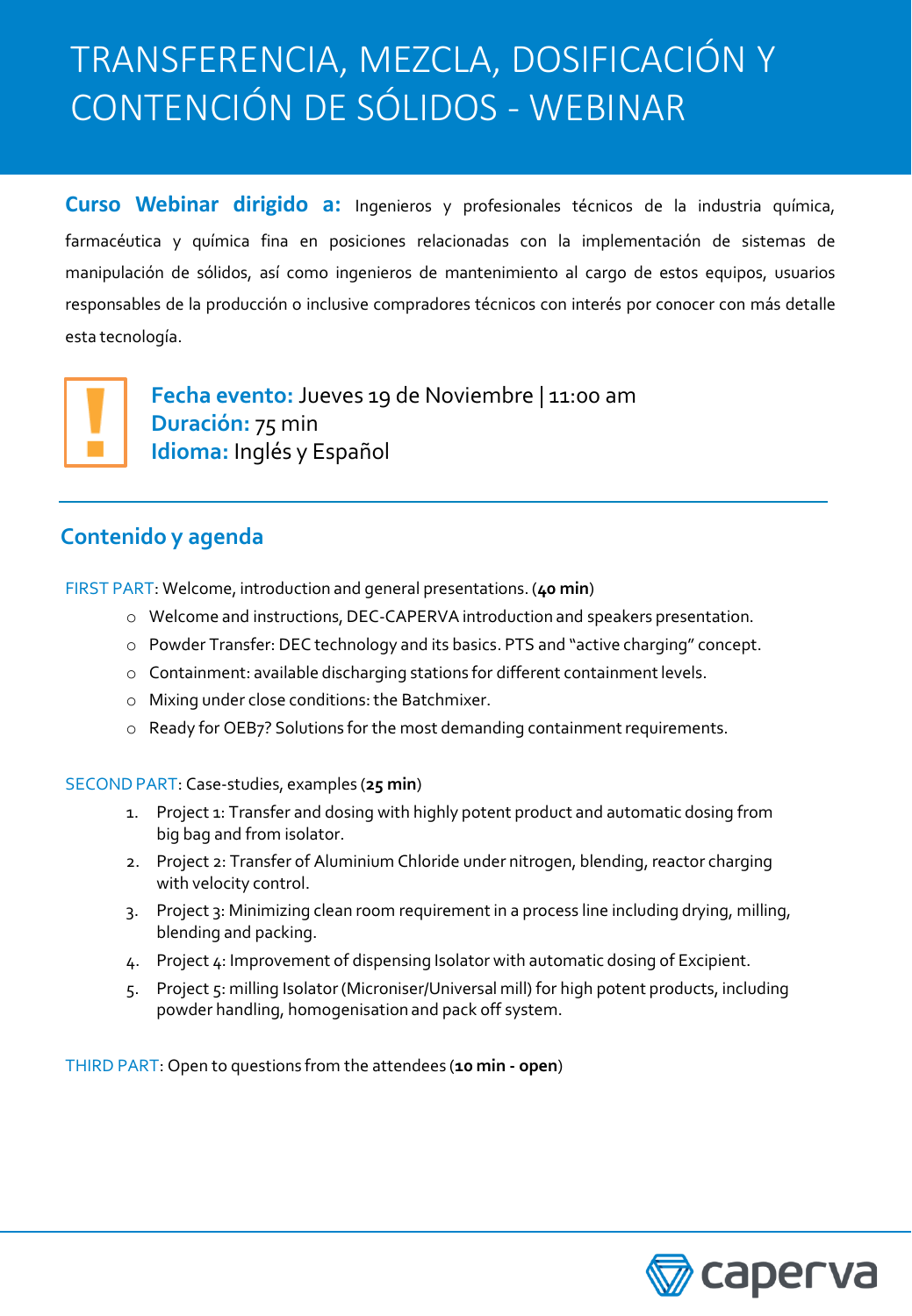## TRANSFERENCIA, MEZCLA, DOSIFICACIÓN Y CONTENCIÓN DE SÓLIDOS - WEBINAR

#### **Speakers**



**Mr. Frédéric Dietrich:** Managing Director, Technical Director, DEC

**Mr.GuillaumeWetli:** Sales Manager, Technology Specialist, DEC



**Mr. José María Capdevila:** Managing Director, Caperva

**Mr. José Corbacho:** Sales Manager, Caperva.